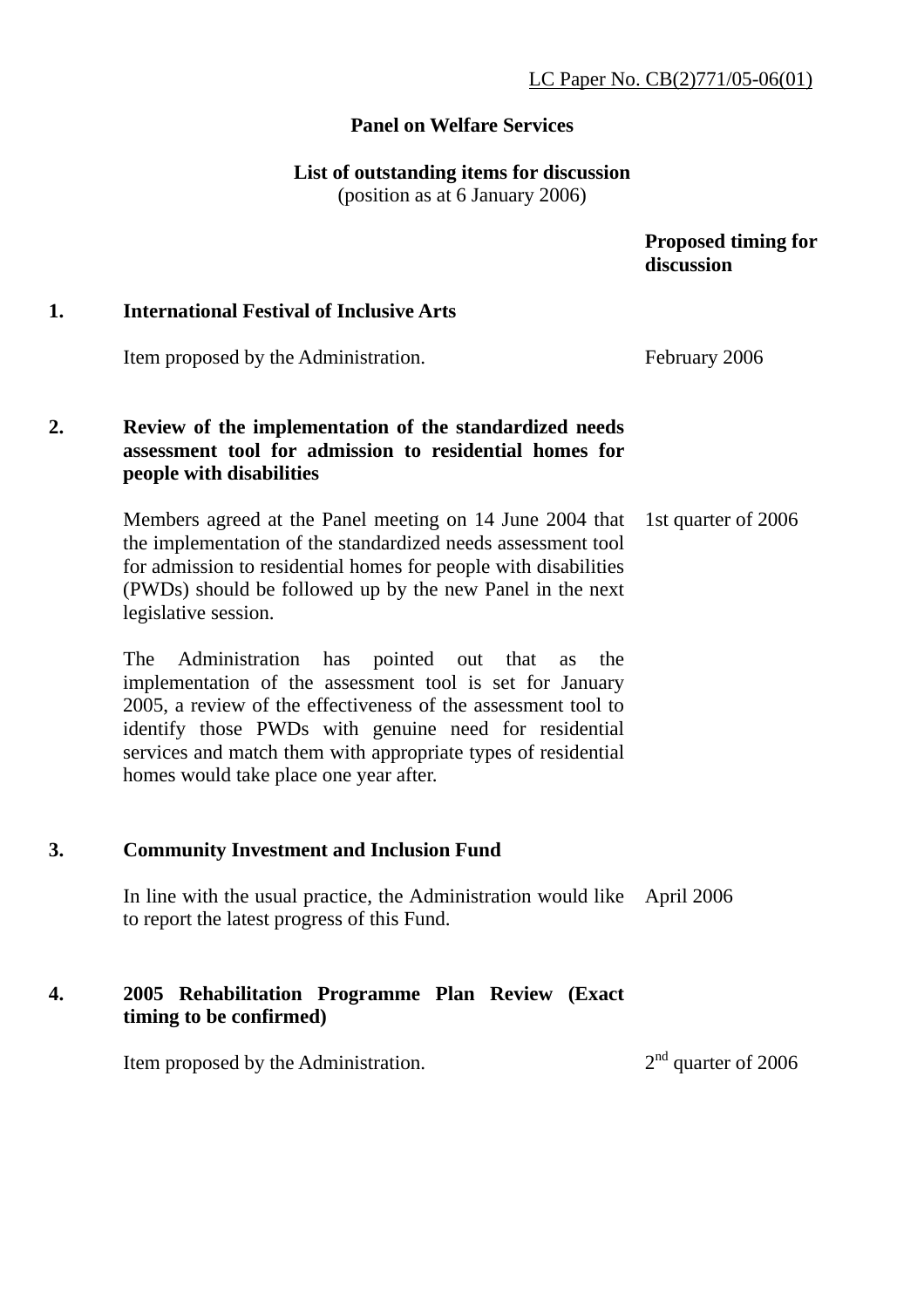# **5. Charitable fund-raising activities**

The Administration's paper on enhancing the monitoring of charitable fund-raising activities was discussed at the Panel meeting on 19 July 2004. Members agreed that the proposal of regulating funding-raising activities by mail should be followed up by the new Panel in the next legislative session. 2<sup>nd</sup> quarter of 2006

The Reference Guide on Best Practices for Charitable Fund-raising Activities has been promulgated in November 2004. The Administration would review the situation in one year.

## **6. Social security assistance for needy elderly in Hong Kong**

Discussions were held at the Panel meeting on 13 June 2005. The Administration was requested to brief the Panel about its thinking on how better to provide retirement protection to the current and future generation of older persons by the end of the year.  $2<sup>nd</sup>$  quarter of 2006

## **7. Subsidy arrangements for residential care services for frail elders**

The Administration aims to report progress on the work relating to the feasibility of developing the proposed Fee Assistance Scheme for residential care services for frail elders, taking into account the suggestion of establishing a separate financial assistance scheme for elders and other views expressed by members on the matter on 12 May 2003. 2<sup>nd</sup> quarter of 2006

# **8. Infirmary care in non-hospital setting**

The Administration consulted the Panel in December 2004 on a proposal to launch a trial scheme to provide infirmary care places for medically stable elders in a non-hospital setting. In the light of feedback from the Panel and the sector during the consultation process, the Administration is considering the best way to bring forward the proposal. 2<sup>nd</sup> quarter of 2006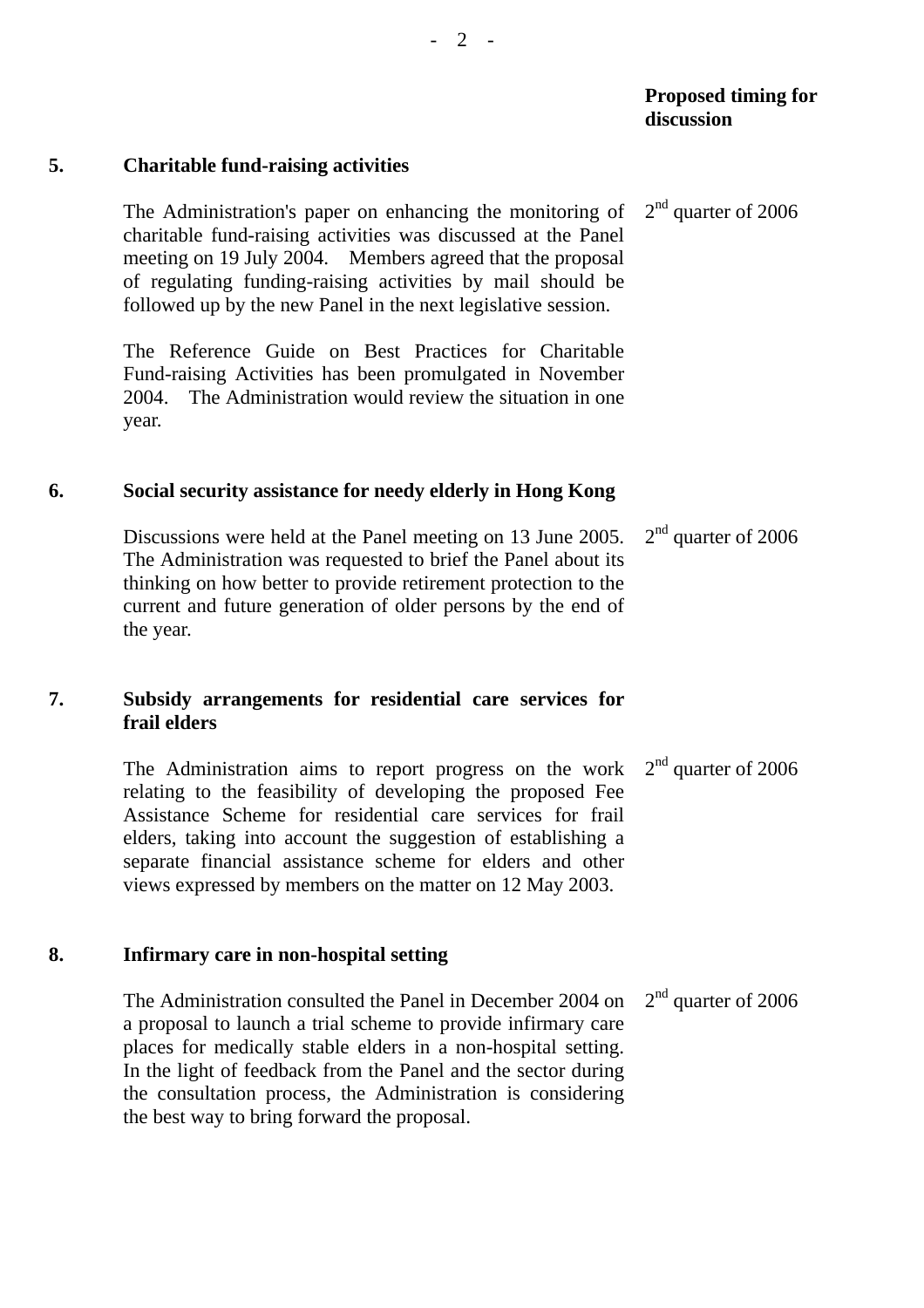#### **9. Progress report on the pilot implementation of the Comprehensive Child Development Service**

The Administration wish to report progress of the  $3<sup>rd</sup>$  quarter of 2006 implementation of this pilot scheme.

## **10. Latest situation on the implementation of review of family services**

Item proposed by Hon Albert CHAN at the Panel meeting on  $3<sup>rd</sup>$  quarter of 2006 12 October 2004.

The Administration has advised that transformation of all existing FSCs/counselling units into 61 IFSCs was completed in March 2005. A review on the implementation of the aforesaid transformation would take place after one year.

#### **11. Partnership Fund for the Disadvantaged**

The Administration would like to report the progress of this  $3<sup>rd</sup>$  quarter of 2006 Fund.

#### **12. Report of the Subcommittee on Guardianship and Custody of the Law Reform Commission**

At the meeting held on 11 March 2002, members agreed that the Administration should brief the Panel on the above report when it became available.  $4<sup>th</sup>$  quarter of 2006

The Report on Custody and Access by the Subcommittee on Guardianship and Custody of the Law Reform Commission was released on 7 March 2005. The Administration is studying the recommendations carefully and will consider how to take forward the relevant recommendations together with the recommendations made in the other two earlier reports, namely, the Report on Guardianship of Children and Report on International Parental Child Abduction.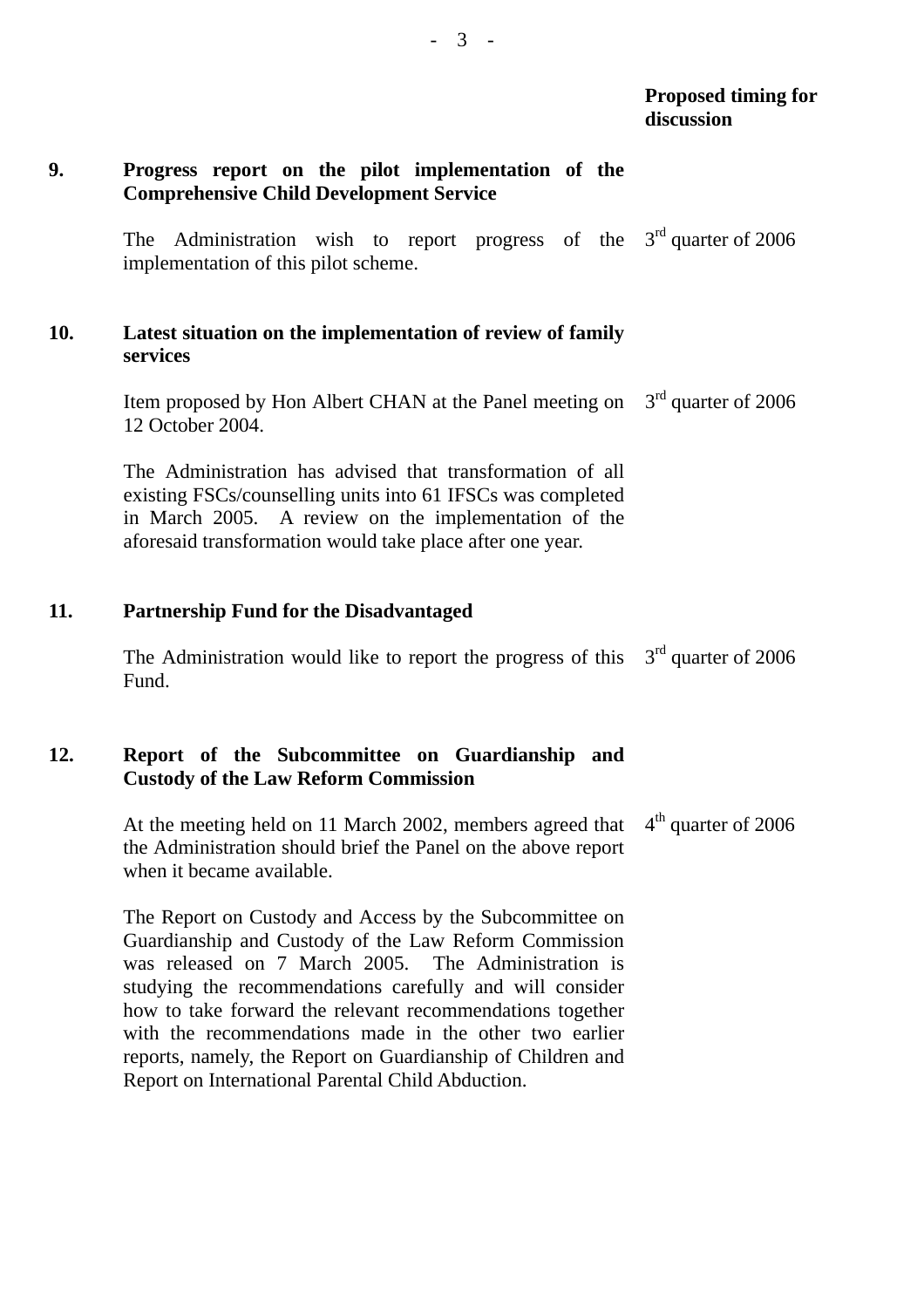#### **13. Evaluation of the re-engineered community support services for elders**

Item proposed by Hon CHAN Yuen-han.  $4<sup>th</sup>$  quarter of 2006

#### **14. Workload of social workers**

Item proposed by Hon Mrs Sophie LEUNG at the Panel To be decided meeting on 12 October 2004.

The Administration is now studying the subject and will discuss the issue with members upon completion of the work.

## **15. Establishing formal arrangements on adoption with the Mainland**

At the request of the Bills Committee on Adoption (Amendment) Bill 2003, the Administration undertook to study the need to establish formal arrangements on adoption with the Mainland and consult the relevant Panel in due course. To be decided

The Administration has raised this with the Ministry of Civil Affairs (MCA). The Central People's Government (CPG) has already put in place legislation and mechanism to handle adoption of Mainland children by Hong Kong people. As regards adoption of children in Hong Kong by Mainlanders, the CPG does not see an urgent need for it at the moment because there is little demand, according to the MCA. The CPG may however consider adoption by close relatives on a case-by-case basis. The Administration will continue to liaise with the CPG.

## **16. Social welfare planning mechanism, subvention system for the welfare sector and efficiency savings with regard to the welfare sector in the period from 2005-06 to 2008-09**

At the Panel meeting on 8 March 2004, the Administration was requested to brief members in June 2004 on the progress made for implementing the 0-0-X funding proposal for the welfare sector and the development of a blueprint for the social welfare policies, and to respond to the Hong Kong Council of Social Service's requests for reviewing the Lump Sum Grant (LSG) subvention system, in particular the aspect relating to funding of personal emoluments. To be decided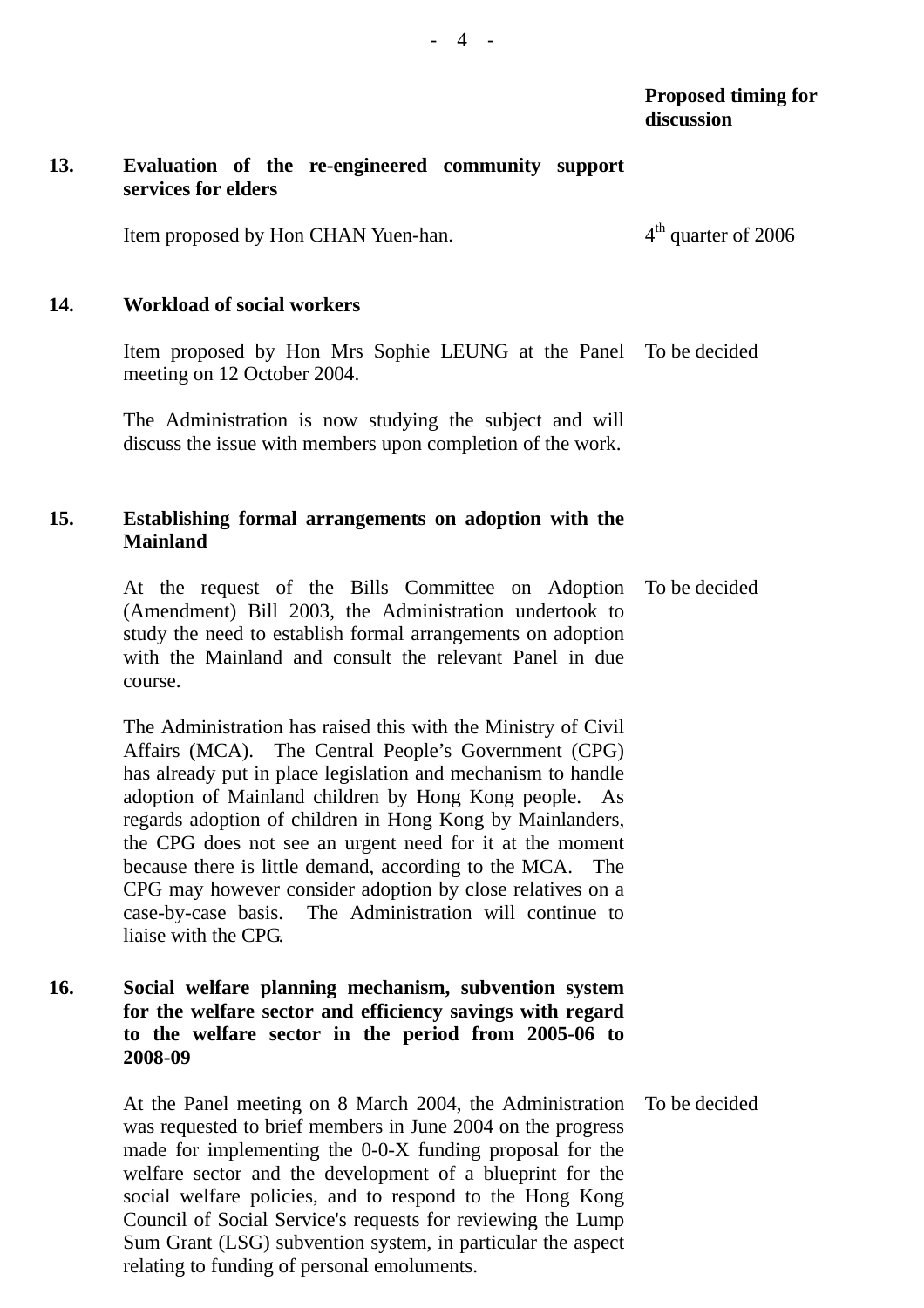## **Proposed timing for discussion**

The efficiency savings for 2005-06 was discussed at the Panel meeting held on 13 December 2004. The Administration would continue to work closely with the welfare sector to ease/smooth the efficiency savings exercise, and will render assistance to those non-governmental organisations that have genuine difficulties in meeting the savings targets.

## **17. Incorporating the posts of programme assistant, youth ambassador, peer counsellor and other similar temporary frontline posts into the staff establishment of the subvented organisations providing welfare services**

The Panel was requested by Duty Roster Members to follow To be decided up the matter with the Administration.

The Administration's position on the issue had been sent to the Panel vide LC Paper No.  $CB(2)1022/04-05(01)$  on 8 March 2005 (Chinese version only).

Economic Development and Labour Bureau has scheduled to discuss this issue at the LegCo Manpower Panel meeting to be held on 19 January 2006.

#### **18. Rehab buses for disabled persons**

Referred for follow-up by the Panel at a special meeting of To be decided Finance Committee held on 13 April 2005.

#### **19. Provision of after death services to the needy elders, including raising the amount of burial grant under the CSSA Scheme**

Referred for follow-up by Duty Roster Members following To be decided their meeting with a deputation on 27 September 2005.

#### **20. Early release of CSSA to adult discharged offenders**

Referred for follow-up by Duty Roster Members following To be decided their meeting with a deputation on 6 October 2005.